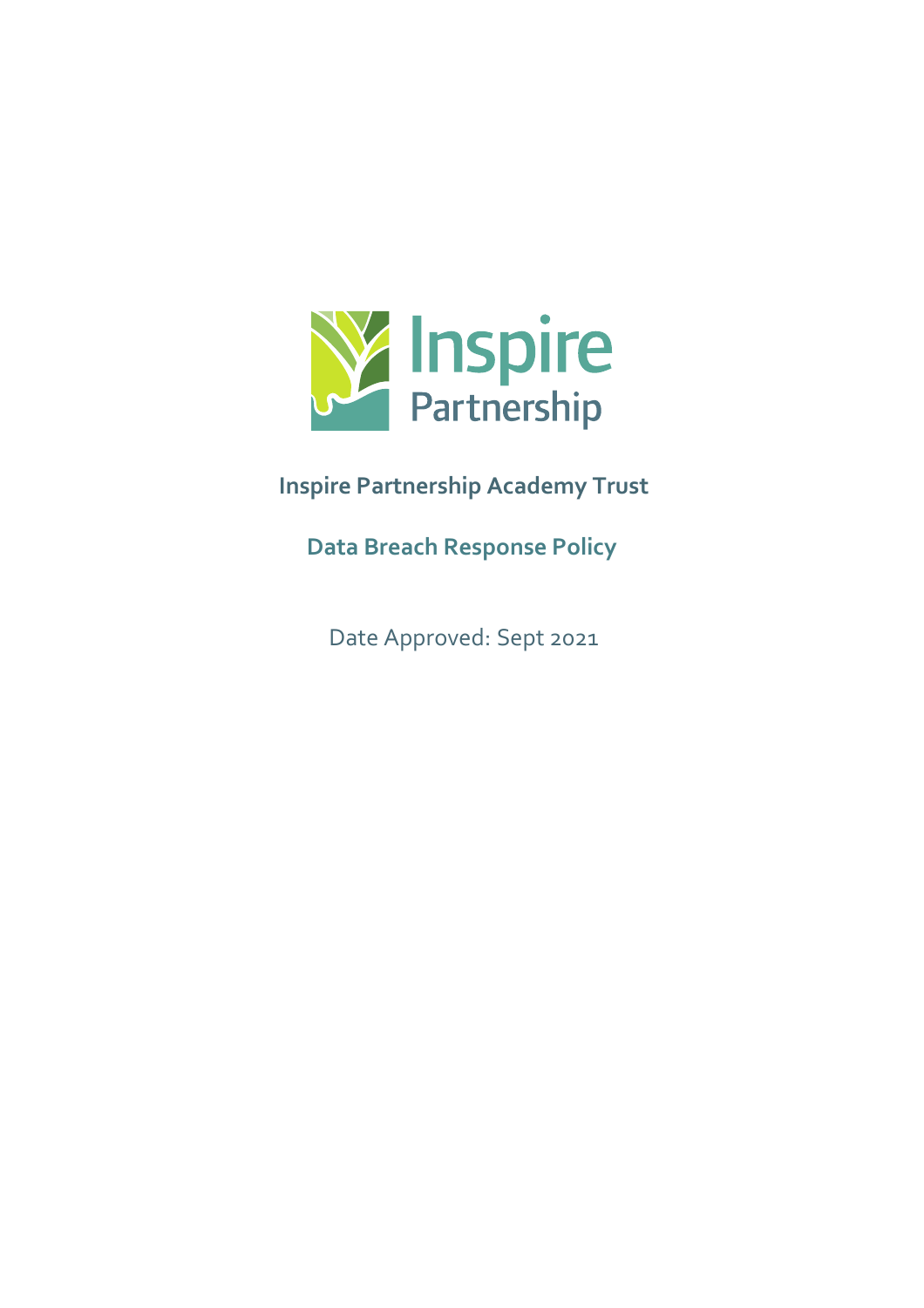

## **Contents**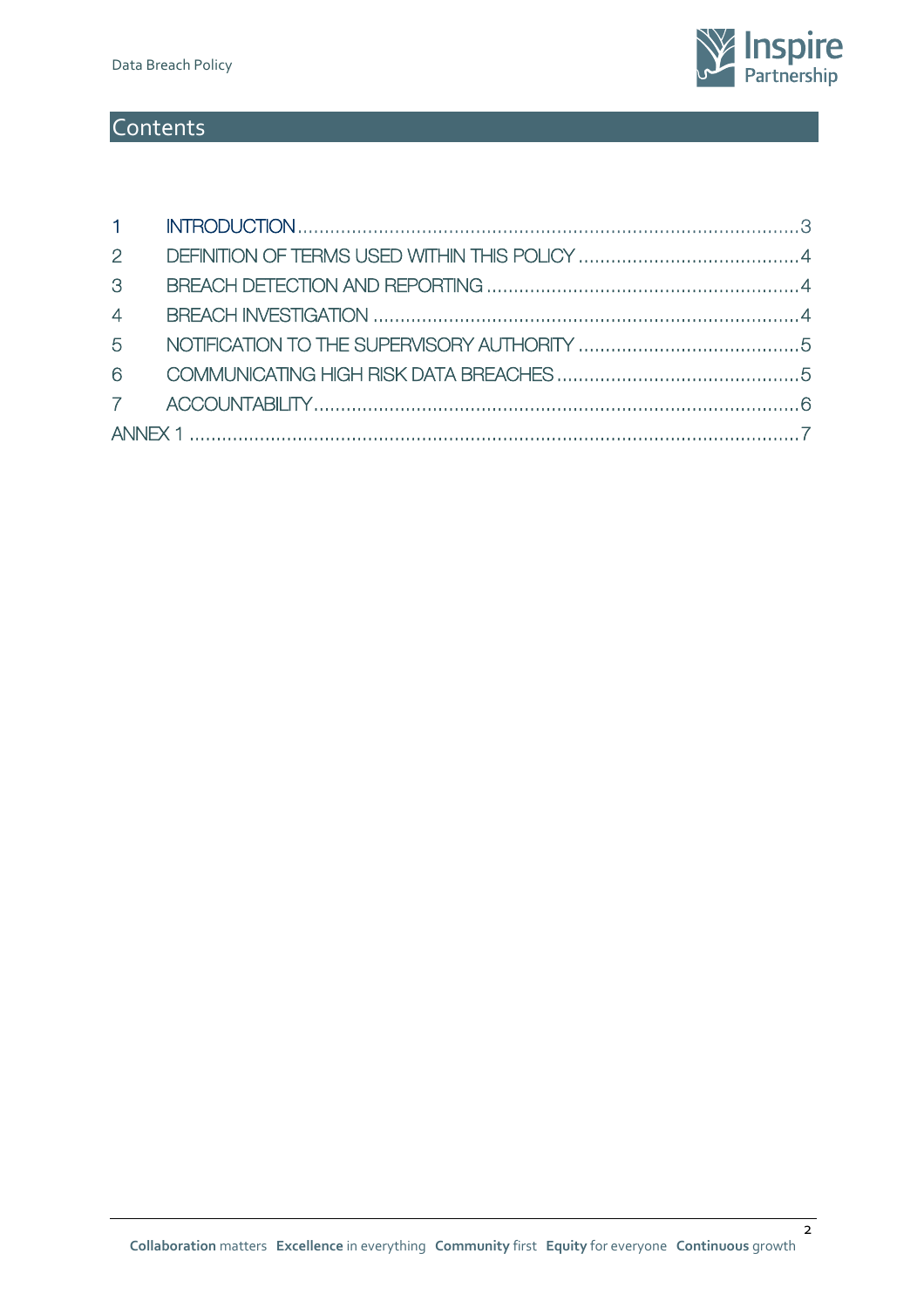

#### <span id="page-2-0"></span>**1 INTRODUCTION**

This policy is designed to ensure the Inspire Partnership Academy Trust (The Trust), its employees, agents and contractors can identify data breaches and meet the requirements of Data Protection Legislation in the handling of a personal data breach (henceforth "personal data breach" or "data breach").

Data Protection Legislation means the Data Protection Act 2018 which incorporates the General Data Protection Regulation (GDPR), the Privacy and Electronic Communications (EC Directive) Regulations 2003 and any legislation implemented in connection with the General Data Protection Regulation which is the governing legislation that regulates data protection across the EEA. This includes any replacement legislation coming into effect from time to time.

A personal data breach is defined within the Data Protection Legislation as "a breach of security leading to the accidental or unlawful destruction, loss, alteration, unauthorised disclosure of, or access to, personal data transmitted, stored or otherwise processed". Personal data breaches can include:

- **access by an unauthorised third party;**
- deliberate or accidental actions by a controller or processor or their employees, agents or contractors;
- **•** human error affected personal data
- sending personal data to an unauthorised recipient;
- **network intrusions**
- loss or theft of confidential or sensitive data or equipment on which such data is stored (e.g. loss of laptop, USB stick, iPad / tablet device, or paper record);
- alteration of personal data without permission;
- **loss of availability of personal data**

The notification requirements associated with data breaches rest on the level of risk to the rights and freedoms of data subjects arising from the breach. Unless a personal data breach is unlikely to result in a risk to the rights and freedoms of the concerned data subjects, it is to be reported to the ICO or relevant supervisory authority. Where such data breaches are likely to result in a high risk to the rights and freedoms of the concerned data subjects, the affected data subjects are to be informed in addition to the supervisory authority.

The Data Protection Legislation further stipulates that where notification of the supervisory authority is required, this should take place within 72 hours of the controller becoming aware of the personal data breach. In the case of breaches which pose a high risk to data subjects, the additional requirement to notify data subjects must be done as soon as possible and without undue delay.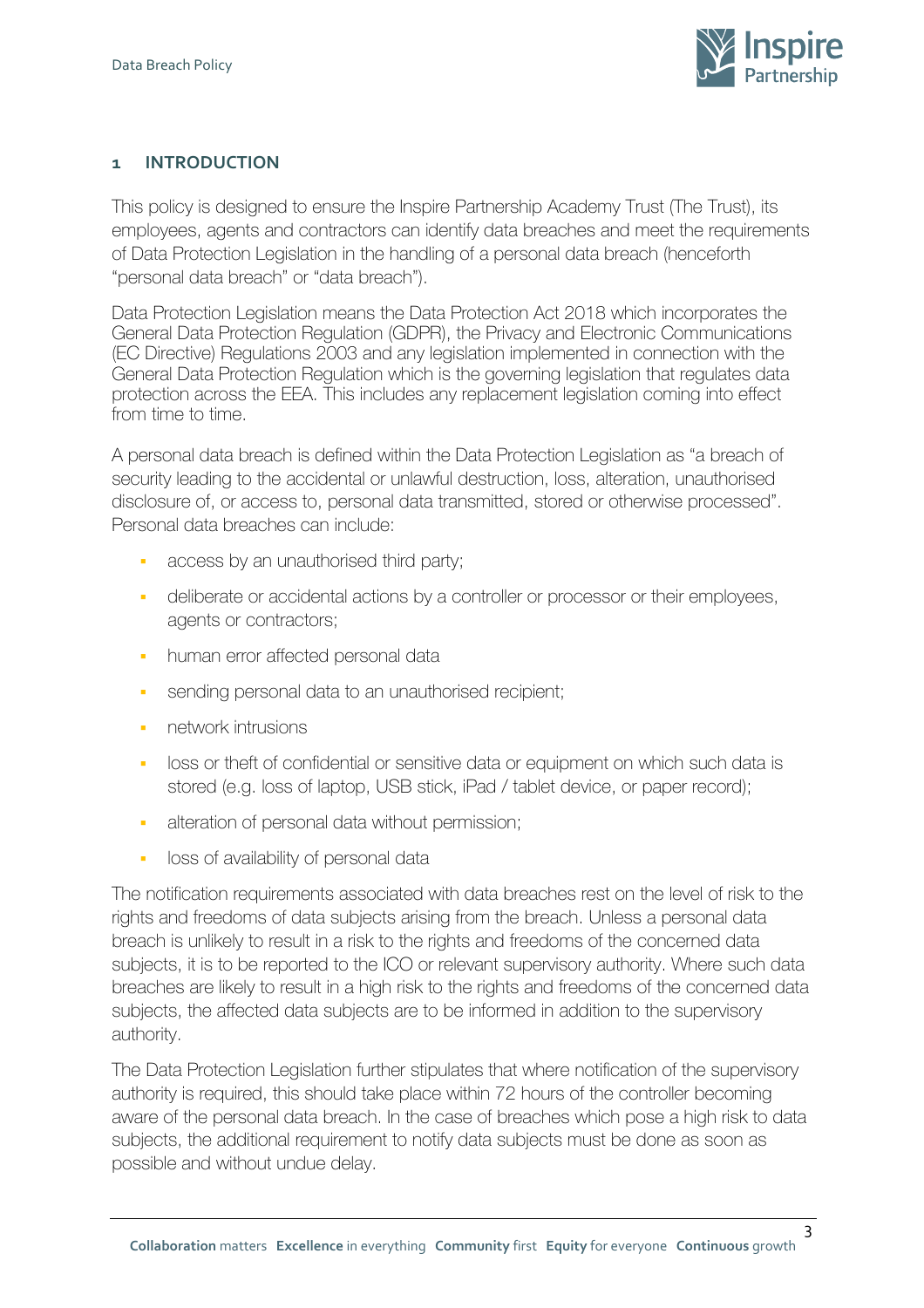#### Data Breach Policy



In light of these requirements, this policy focuses on the responsibilities of all employees, agents and contractors associated with The Trust in internally reporting breaches and the external notification requirements.

#### <span id="page-3-0"></span>**2 DEFINITION OF TERMS USED WITHIN THIS POLICY**

- a. Any reference to "Article" or "Articles" is a reference to an Article or Articles of the "GDPR".
- b. The terms 'personal data', 'data subject', 'processing', 'pseudonymisation', 'controller', 'processor', 'recipient', 'third party', 'consent', 'personal data breach', have the meanings set out in Article 4 of the GDPR.
- c. "Security incident" means an incident in which the security of personal data may have been compromised but no risk is identified in respect of the rights and freedoms of data subjects. Security incident in the context of this policy may also be used to define an event or action which may compromise the confidentiality, integrity or availability of systems or data, where such event or action does not presently amount to a reportable data breach.

#### <span id="page-3-1"></span>**3 BREACH DETECTION AND REPORTING**

A personal data breach or security incident may be detected by any individual who accesses or interacts with systems, records and information belonging to or in the possession of The Trust. As such, all employees, agents, contractors and processors of The Trust are responsible for reporting any suspected or actual security incident or data breach.

All security incidents and data breaches, suspected or actual must be reported to the Headteacher and the Chief Operating Officer immediately upon detection. This includes any incidents or data breaches detected outside normal working hours.

When reporting a security incident or personal data breach, suspected or actual, the reporter is obliged to disclose all information within their knowledge using the Breach Report Form annexed to this Policy.

Employees, agents and contractors of The Trust must report all incidents, including those resulting from human error and those with unidentified or unknown affected data subjects as soon as detected.

#### <span id="page-3-2"></span>**4 BREACH INVESTIGATION**

The Trust aims to complete a preliminary investigation of all reported incidents without undue delay. The Trust aims to establish its awareness of a personal data breach within the first 24 hours of internal detection. Awareness can be established once it is determined that the reported security incident involves personal data which may be compromised as a result of the security incident. From this point, there are 72 hours within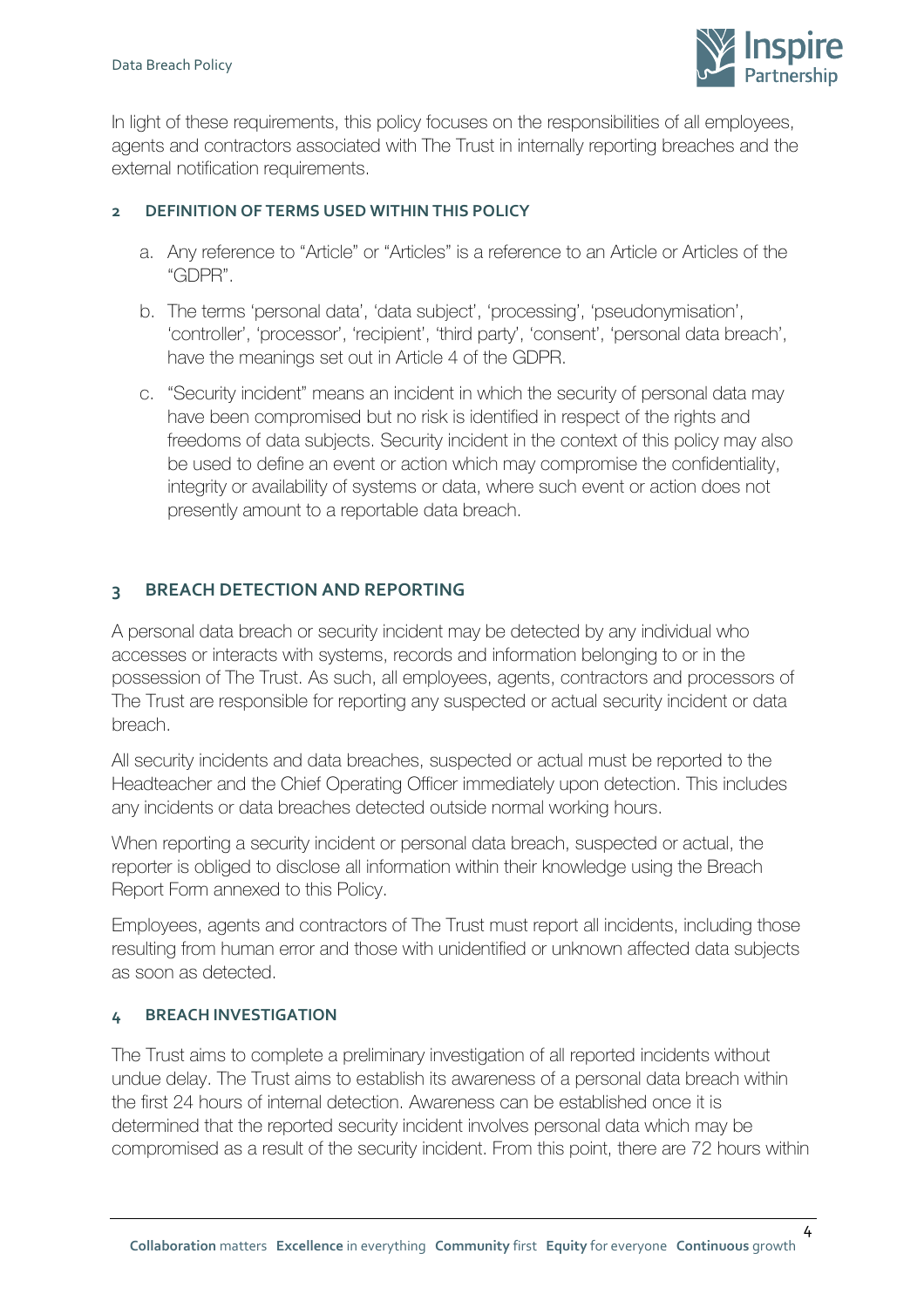

which to identify whether there is a risk to the concerned data subjects and where there is a risk, notification to the supervisory authority should take place.

During the initial investigation, The Trust aims to establish the following:

- The facts of the security incident
- **The data or records concerned**
- The value and sensitivity of the data or records concerned
- The type of breach suspected (confidentiality, availability, integrity)
- The number and identity of affected data subjects
- The likely consequences of the breach
- The measures required to contain the impact of the breach

#### <span id="page-4-0"></span>**5 NOTIFICATION TO THE SUPERVISORY AUTHORITY**

All personal data breaches which pose a risk to the rights and freedoms of data subjects will be reported to the Information Commission's Office (ICO). The Trust aims to ensure all such notifications are made within 72 hours of becoming aware of the personal data breach.

All notifications to the ICO must be made with the authorisation of a member of the Trust Executive Team and will be made using the breach notification form provided by the ICO.

### <span id="page-4-1"></span>**6 COMMUNICATING HIGH RISK DATA BREACHES**

Where a high risk to the rights and freedoms of data subjects is established, The Trust will inform data subjects of the personal data breach as soon as possible and without undue delay. Communication to data subjects should include:

- The nature of the breach
- The name and contact details of the DPO or other contact person
- The likely consequence of the breach
- **The measures taken or proposed to be taken by the controller to address the** breach
- any recommended steps to be taken by the data subjects themselves e.g. changing passwords

The Trust aims to notify data subjects of relevant personal data breaches directly unless it is impossible to do so, or it would involve a disproportionate effort, in which case the breach may be communicated by way of a public statement. All such communications must be authorised by an executive employee.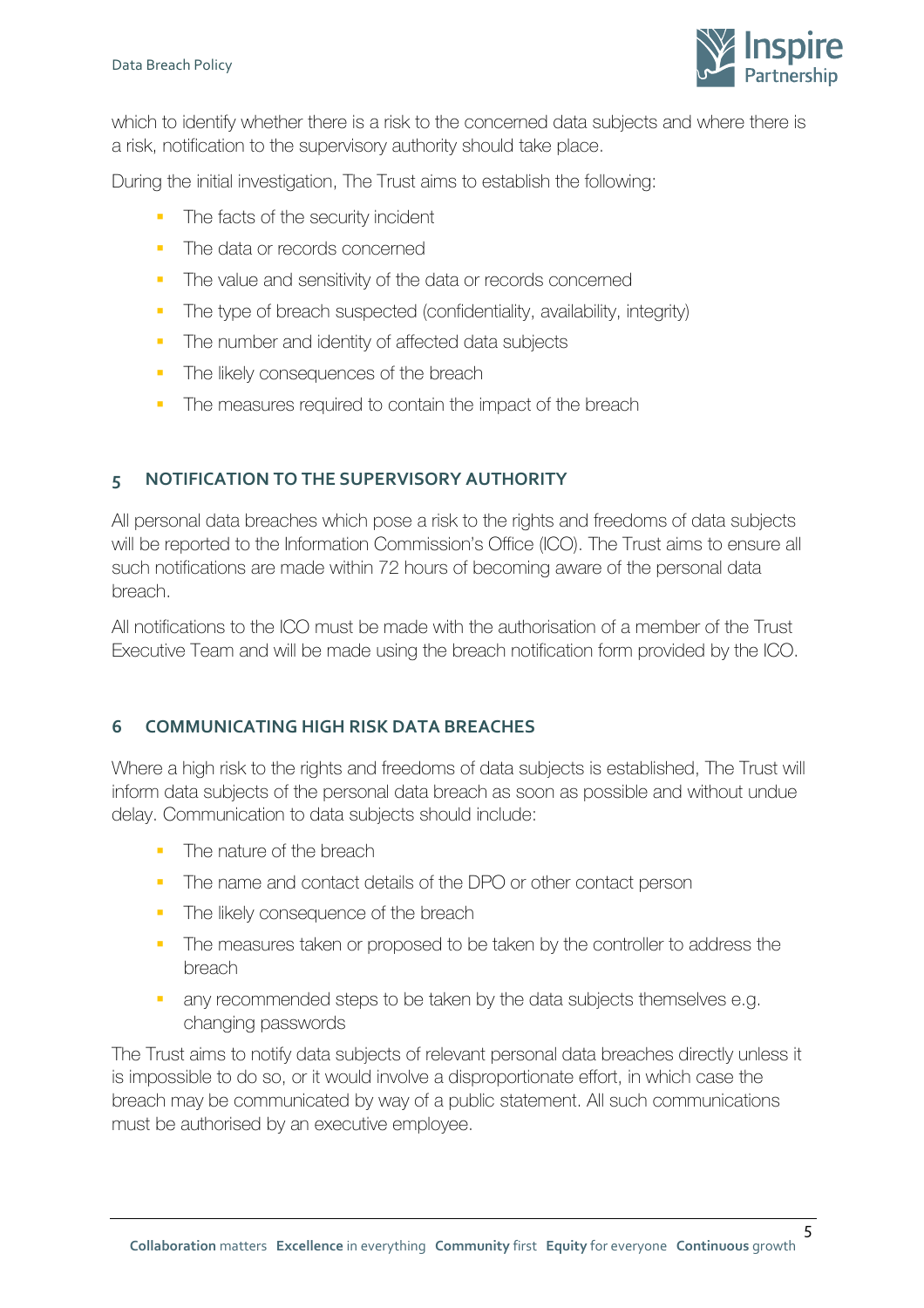

### <span id="page-5-0"></span>**7 ACCOUNTABILITY**

All security incidents reported will be documented regardless of whether the breach was notifiable to the ICO. The Trust will maintain a breach register containing all reported incidents.